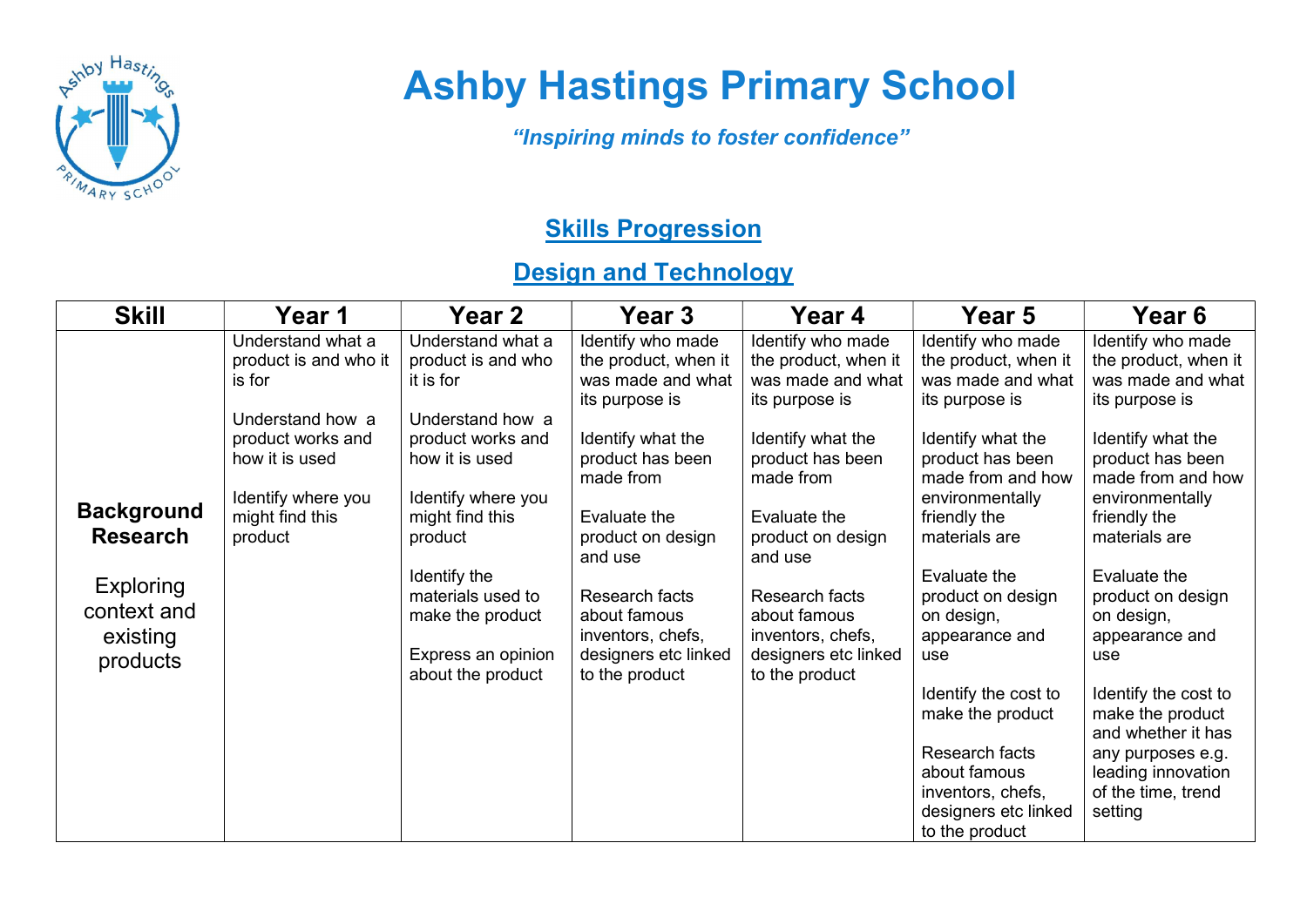|                                                                                                       |                                                                                                                                                                          |                                                                                                                                                                                                                                                                                                                                                 |                                                                                                                                                                                                                                                                                                                                                                              |                                                                                                                                                                                                                                                                                                                                                                                                                                                                                                                   |                                                                                                                                                                                                                                                                                                                                                                                                                                                                                                                                                             | Research facts<br>about famous<br>inventors, chefs,<br>designers etc linked<br>to the product                                                                                                                                                                                                                                                                                                                                                                                                                                                                                 |
|-------------------------------------------------------------------------------------------------------|--------------------------------------------------------------------------------------------------------------------------------------------------------------------------|-------------------------------------------------------------------------------------------------------------------------------------------------------------------------------------------------------------------------------------------------------------------------------------------------------------------------------------------------|------------------------------------------------------------------------------------------------------------------------------------------------------------------------------------------------------------------------------------------------------------------------------------------------------------------------------------------------------------------------------|-------------------------------------------------------------------------------------------------------------------------------------------------------------------------------------------------------------------------------------------------------------------------------------------------------------------------------------------------------------------------------------------------------------------------------------------------------------------------------------------------------------------|-------------------------------------------------------------------------------------------------------------------------------------------------------------------------------------------------------------------------------------------------------------------------------------------------------------------------------------------------------------------------------------------------------------------------------------------------------------------------------------------------------------------------------------------------------------|-------------------------------------------------------------------------------------------------------------------------------------------------------------------------------------------------------------------------------------------------------------------------------------------------------------------------------------------------------------------------------------------------------------------------------------------------------------------------------------------------------------------------------------------------------------------------------|
| <b>Design</b><br><b>Criteria</b><br>Understanding<br>their intended<br>users and their<br>own product | Explain what product<br>they will be<br>designing and<br>making<br>Explain who their<br>product will be used<br>by<br>Describe what their<br>product will be used<br>for | Use own<br>experiences and<br>existing products to<br>develop ideas<br>Explain what<br>product they will be<br>designing and<br>making<br>Explain who their<br>product will be used<br>by<br>Describe what their<br>product will be used<br>for and how it will<br>work<br>Explain why their<br>product is suitable<br>for the intended<br>user | Understand and<br>gather information<br>about what a<br>particular group or<br>people want from a<br>product<br>Describe the<br>purpose of their<br>product and how it<br>will work<br>Identify design<br>features that will<br>appeal to intended<br>users<br>Explain how parts of<br>their product works<br>Generate realistic<br>ideas that meet the<br>needs of the user | Understand and<br>gather information<br>about what a<br>particular group or<br>people want from a<br>product<br>Describe the<br>purpose of their<br>product and how it<br>will work<br>Identify design<br>features that will<br>appeal to intended<br>users<br>Explain how parts of<br>their product works<br>Develop their own<br>design criteria and<br>use of for planning<br>ideas<br>Generate realistic<br>ideas that meet the<br>needs of the user<br>and take into<br>account availability<br>of resources | Understand and<br>gather information<br>about what a<br>particular group or<br>people want from a<br>product, using<br>questionnaires,<br>surveys etc<br>Describe the<br>purpose of their<br>product and how it<br>will work<br>Identify design<br>features that will<br>appeal to intended<br>users<br>Explain how parts of<br>their product works<br>Develop their own<br>design criteria and<br>use of for planning<br>ideas<br>Generate innovative<br>ideas that meet the<br>needs of the user<br>and take into<br>account availability<br>of resources | Understand and<br>gather information<br>about what a<br>particular group or<br>people want from a<br>product, using<br>questionnaires,<br>surveys etc<br>Describe the<br>purpose of their<br>product and how it<br>will work<br>Identify design<br>features that will<br>appeal to intended<br>users<br>Explain how parts of<br>their product works<br>Develop their own<br>design criteria and<br>use of for planning<br>ideas<br>Create a design<br>description for their<br>product<br>Highlight the impact<br>of time, resources<br>and cost within their<br>design ideas |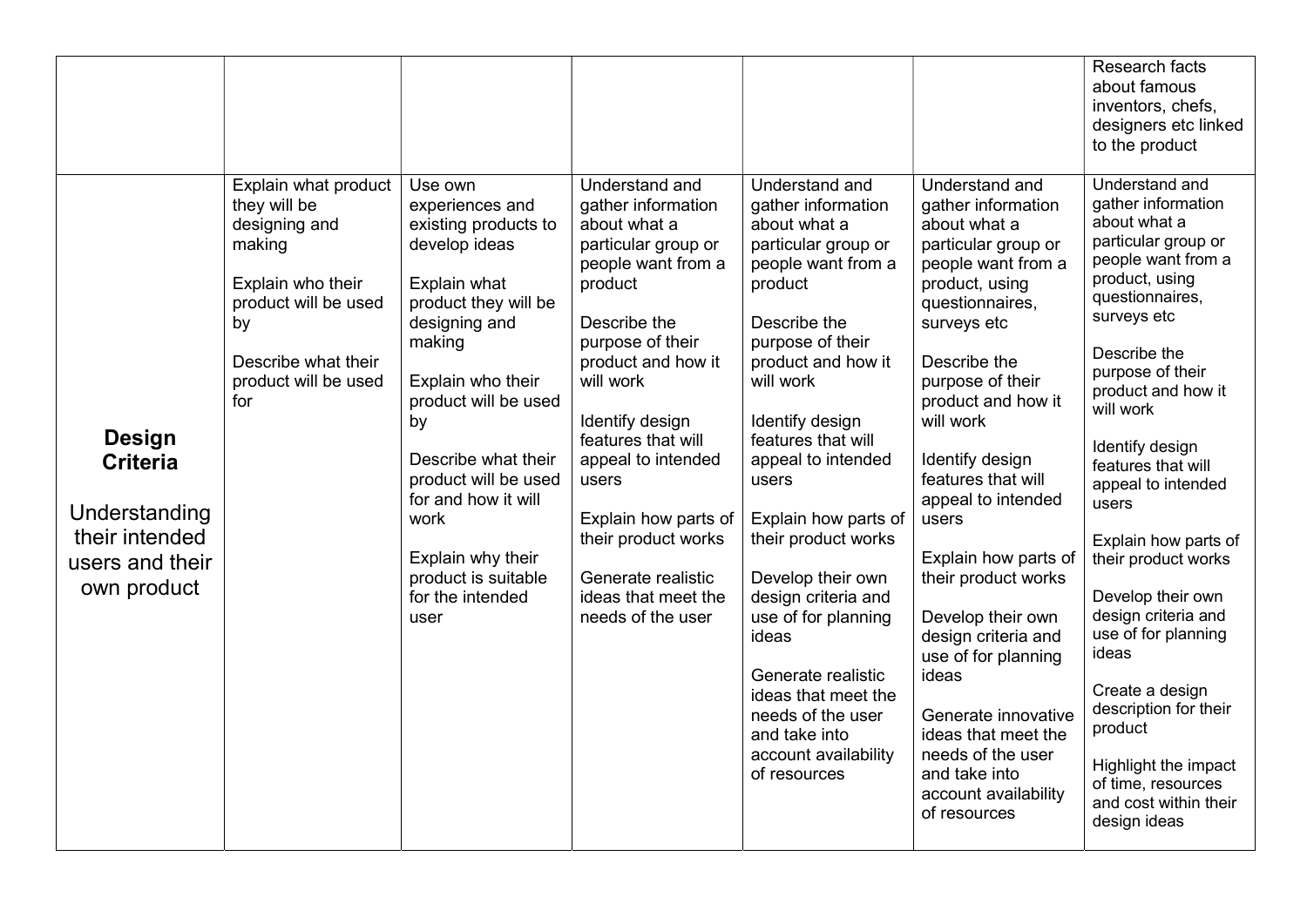|                                         |                                                    |                                                              |                                                       |                                                       |                                                                                                      | Generate innovative<br>ideas that meet the<br>needs of the user                                      |
|-----------------------------------------|----------------------------------------------------|--------------------------------------------------------------|-------------------------------------------------------|-------------------------------------------------------|------------------------------------------------------------------------------------------------------|------------------------------------------------------------------------------------------------------|
|                                         | Discuss what their<br>steps for making<br>could be | Discuss what their<br>steps for making<br>could be           | Share and discuss<br>ideas with others                | Share and discuss<br>ideas with others                | Share and discuss<br>ideas with others                                                               | Share and discuss<br>ideas with others                                                               |
|                                         | Represent ideas<br>through talking and             | Represent ideas<br>through talking,                          | Order the main<br>stages of making                    | Order the main<br>stages of making                    | Record a step by<br>step for making                                                                  | Record a step by<br>step for making                                                                  |
|                                         | drawing                                            | drawing and<br>computing (where<br>appropriate)              | Represent ideas in<br>diagrams,<br>annotated sketches | Represent ideas in<br>diagrams,<br>annotated sketches | Produce lists for the<br>tools, equipment<br>and materials they                                      | Produce lists for the<br>tools, equipment<br>and materials they                                      |
| <b>Planning</b>                         |                                                    | Choose materials to<br>use based on                          | and computer<br>based programs<br>(where appropriate) | and computer<br>based programs<br>(where appropriate) | will be using<br>Represent ideas in                                                                  | will be using<br>Represent ideas in                                                                  |
| Communicating<br>ideas and              |                                                    | suitability of their<br>properties                           | Choose materials to<br>use based on                   | Choose materials to<br>use based on                   | diagrams,<br>annotated sketches<br>and computer                                                      | diagrams,<br>annotated sketches<br>and computer                                                      |
| creating<br>prototypes for a<br>product |                                                    | Create templates/<br>pattern pieces and<br>explore materials | suitability of their<br>properties                    | suitability of their<br>properties                    | based programs<br>(where appropriate)                                                                | based programs<br>(where appropriate)                                                                |
|                                         |                                                    | whilst developing<br>ideas                                   | Create pattern<br>pieces and<br>prototypes            | Create pattern<br>pieces and<br>prototypes            | Choose materials to<br>use based on<br>suitability of their<br>properties and<br>aesthetic qualities | Choose materials to<br>use based on<br>suitability of their<br>properties and<br>aesthetic qualities |
|                                         |                                                    |                                                              |                                                       |                                                       | Create pattern<br>pieces and<br>prototypes                                                           | Create pattern<br>pieces and<br>prototypes                                                           |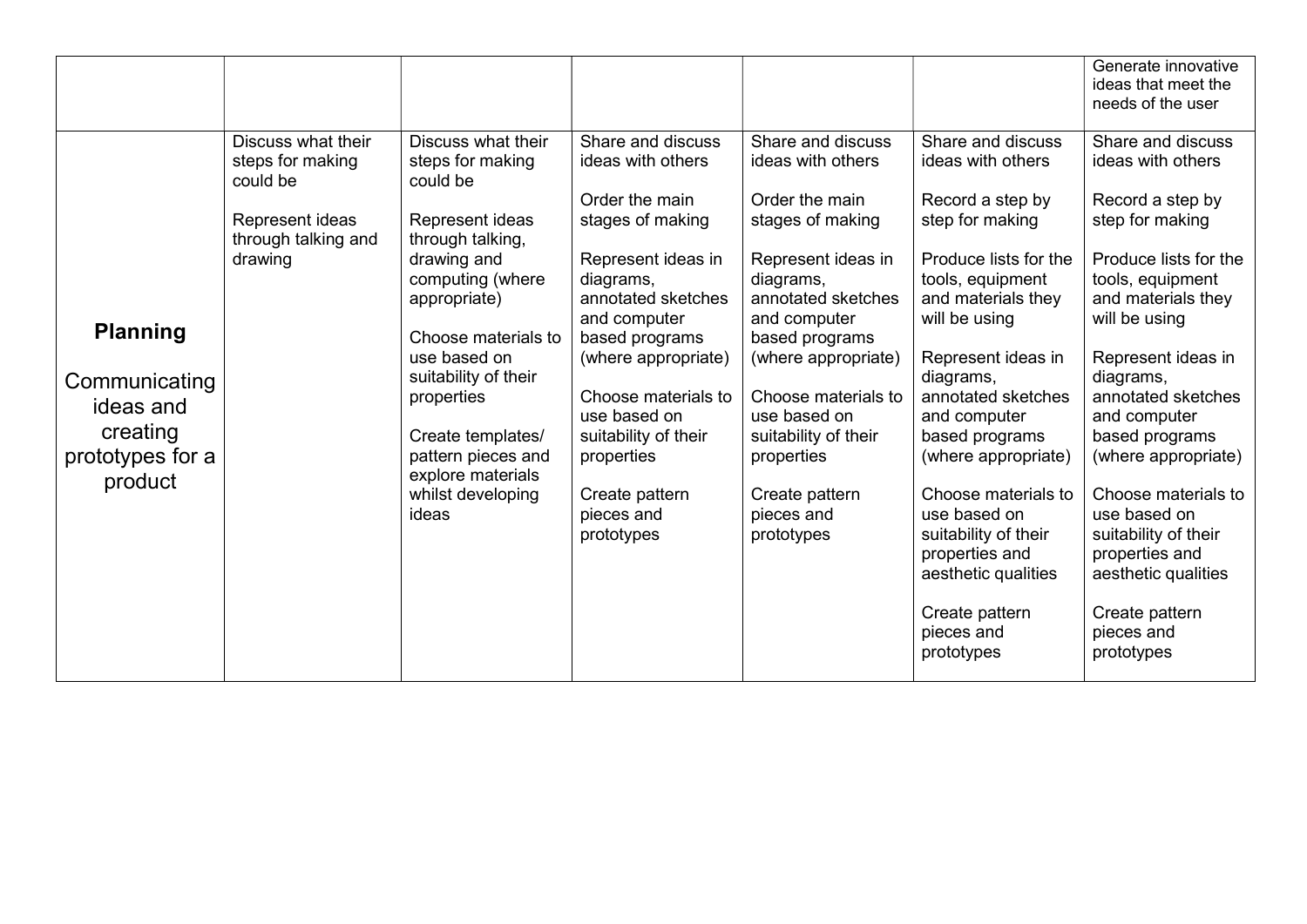| <b>Making</b><br>Selecting the<br>tools and<br>applying the<br>practical skills<br>and techniques | <b>Across KS1 Use</b><br>$materials -$<br>construction<br>materials and kits,<br>textiles, food and<br>mechanical<br>components<br>Choose suitable<br>tools for making<br>Follow safety and<br>food hygiene<br>procedures<br>Measure, mark, cut<br>and shape materials<br>and components<br>Join, assemble and<br>combine materials<br>and components | <b>Across KS1 Use</b><br>$materials -$<br>construction<br>materials and kits,<br>textiles, food and<br>mechanical<br>components<br>Choose suitable<br>tools for making<br>whilst explaining<br>why they should be<br>used<br>Follow safety and<br>food hygiene<br>procedures<br>Measure, mark, cut<br>and shape materials<br>and components<br>Join, assemble and<br>combine materials<br>and components<br>Use finishing<br>techniques,<br>including skills<br>learnt in Art | Across KS2 Use<br>$materials -$<br>construction<br>materials and kits,<br>textiles, food and<br>mechanical and<br>electrical<br>components<br>Choose suitable<br>tools for making<br>whilst explaining<br>why they should be<br>used<br>Use design criteria<br>whilst making<br>Follow safety and<br>food hygiene<br>procedures<br>Measure, mark, cut<br>and shape materials<br>and components<br>with some accuracy<br>Join, assemble and<br>combine materials<br>and components<br>with some accuracy<br>Use finishing<br>techniques,<br>including skills<br>learnt in Art with<br>some accuracy | Across KS2 Use<br>$materials -$<br>construction<br>materials and kits,<br>textiles, food and<br>mechanical and<br>electrical<br>components<br>Choose suitable<br>tools for making<br>whilst explaining<br>why they should be<br>used<br>Use design criteria<br>whilst making<br>Follow safety and<br>food hygiene<br>procedures<br>Measure, mark, cut<br>and shape materials<br>and components<br>with some accuracy<br>Join, assemble and<br>combine materials<br>and components<br>with some accuracy<br>Use finishing<br>techniques,<br>including skills<br>learnt in Art with<br>some accuracy | Across KS2 Use<br>$materials -$<br>construction<br>materials and kits,<br>textiles, food and<br>mechanical and<br>electrical<br>components<br>Choose suitable<br>tools for making<br>whilst explaining why<br>they should be used<br>Use design criteria<br>whilst making<br>Follow safety and<br>food hygiene<br>procedures<br>Measure, mark, cut<br>and shape materials<br>and components<br>accurately<br>Join, assemble and<br>combine materials<br>and components<br>accurately<br>Demonstrate<br>problem solving skills<br>when encountering a<br>mistake or practical<br>problem<br>Use finishing | Across KS2 Use<br>$materials -$<br>construction<br>materials and kits,<br>textiles, food and<br>mechanical and<br>electrical<br>components<br>Choose suitable<br>tools for making<br>whilst explaining why<br>they should be used<br>Use design criteria<br>whilst making<br>Follow safety and<br>food hygiene<br>procedures<br>Measure, mark, cut<br>and shape materials<br>and components<br>accurately<br>Join, assemble and<br>combine materials<br>and components<br>accurately<br>Demonstrate<br>problem solving skills<br>when encountering a<br>mistake or practical<br>problem<br>Use finishing |
|---------------------------------------------------------------------------------------------------|-------------------------------------------------------------------------------------------------------------------------------------------------------------------------------------------------------------------------------------------------------------------------------------------------------------------------------------------------------|-------------------------------------------------------------------------------------------------------------------------------------------------------------------------------------------------------------------------------------------------------------------------------------------------------------------------------------------------------------------------------------------------------------------------------------------------------------------------------|----------------------------------------------------------------------------------------------------------------------------------------------------------------------------------------------------------------------------------------------------------------------------------------------------------------------------------------------------------------------------------------------------------------------------------------------------------------------------------------------------------------------------------------------------------------------------------------------------|----------------------------------------------------------------------------------------------------------------------------------------------------------------------------------------------------------------------------------------------------------------------------------------------------------------------------------------------------------------------------------------------------------------------------------------------------------------------------------------------------------------------------------------------------------------------------------------------------|----------------------------------------------------------------------------------------------------------------------------------------------------------------------------------------------------------------------------------------------------------------------------------------------------------------------------------------------------------------------------------------------------------------------------------------------------------------------------------------------------------------------------------------------------------------------------------------------------------|----------------------------------------------------------------------------------------------------------------------------------------------------------------------------------------------------------------------------------------------------------------------------------------------------------------------------------------------------------------------------------------------------------------------------------------------------------------------------------------------------------------------------------------------------------------------------------------------------------|
|                                                                                                   |                                                                                                                                                                                                                                                                                                                                                       |                                                                                                                                                                                                                                                                                                                                                                                                                                                                               |                                                                                                                                                                                                                                                                                                                                                                                                                                                                                                                                                                                                    | techniques, including<br>skills learnt in Art<br>accurately                                                                                                                                                                                                                                                                                                                                                                                                                                                                                                                                        | techniques, including<br>skills learnt in Art<br>accurately                                                                                                                                                                                                                                                                                                                                                                                                                                                                                                                                              |                                                                                                                                                                                                                                                                                                                                                                                                                                                                                                                                                                                                          |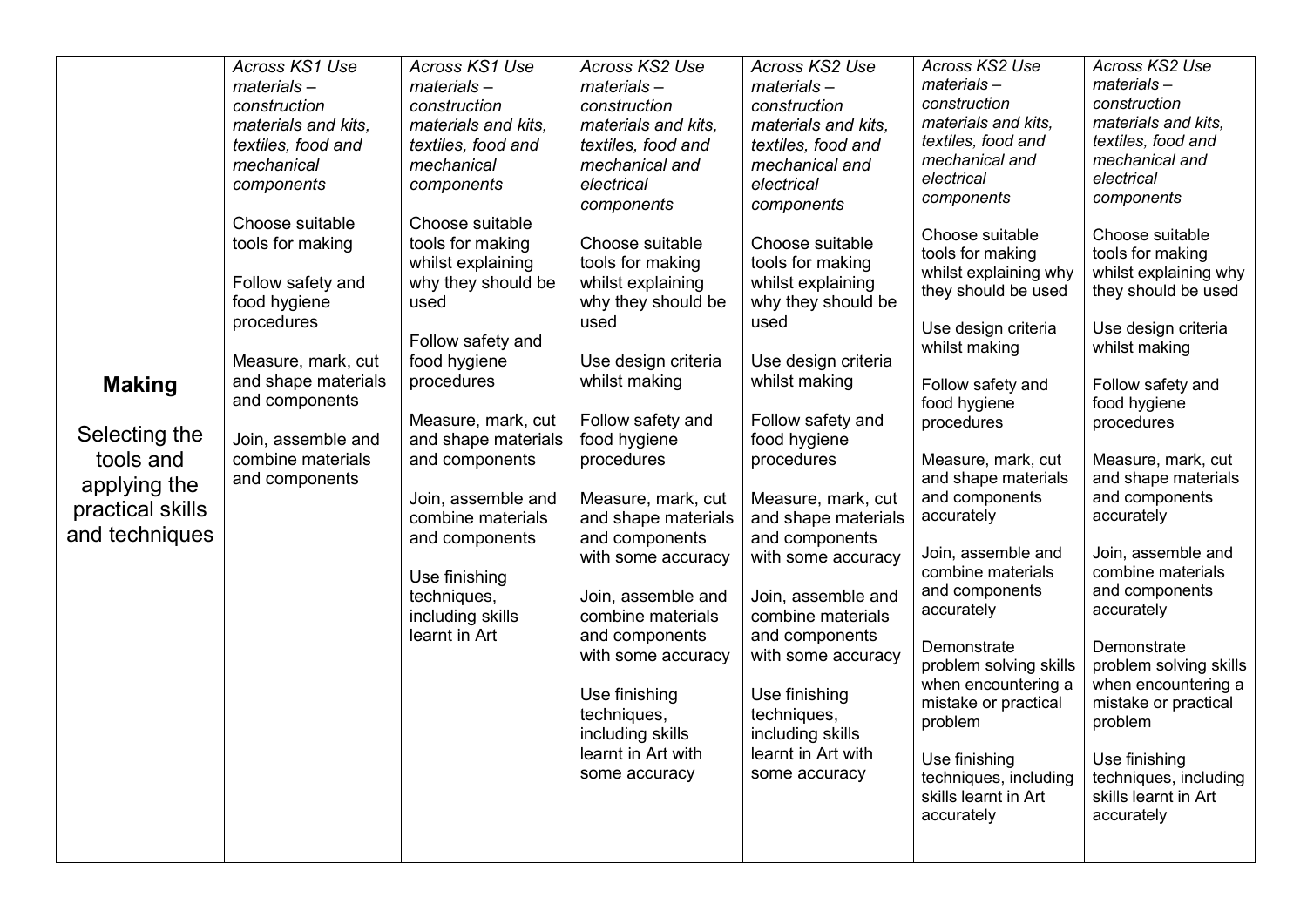| <b>Evaluation</b><br>Referring to<br>planning and<br>initial ideas in<br>evaluating their<br>product | Talk about their<br>design ideas and<br>what they have<br>made<br>Make simple<br>judgements of how<br>the product met their<br>design ideas | Talk about their<br>design ideas and<br>what they have<br>made<br>Make simple<br>judgements of how<br>the product met<br>their design ideas<br>Suggest how there<br>product could be<br>improved | Use design criteria<br>to evaluate product<br>- identifying both<br>strengths and areas<br>for development<br>Consider the views<br>of others, including<br>intended user,<br>whilst evaluating<br>product                                                 | Use design criteria<br>to evaluate product<br>- identifying both<br>strengths and areas<br>for development<br>Consider the views<br>of others, including<br>intended user,<br>whilst evaluating<br>product | Use design criteria<br>to evaluate product<br>- identifying both<br>strengths and areas<br>for development<br>Consider the views<br>of others, including<br>intended user,<br>whilst evaluating<br>product                                                                                                                                                                                                               | Use design criteria<br>to evaluate product<br>- identifying both<br>strengths and areas<br>for development<br>Consider the views<br>of others, including<br>intended user,<br>whilst evaluating<br>product |
|------------------------------------------------------------------------------------------------------|---------------------------------------------------------------------------------------------------------------------------------------------|--------------------------------------------------------------------------------------------------------------------------------------------------------------------------------------------------|------------------------------------------------------------------------------------------------------------------------------------------------------------------------------------------------------------------------------------------------------------|------------------------------------------------------------------------------------------------------------------------------------------------------------------------------------------------------------|--------------------------------------------------------------------------------------------------------------------------------------------------------------------------------------------------------------------------------------------------------------------------------------------------------------------------------------------------------------------------------------------------------------------------|------------------------------------------------------------------------------------------------------------------------------------------------------------------------------------------------------------|
| <b>Cooking and</b><br><b>Nutrition</b><br>Understanding<br>food and food<br>preparation              | Understand that food comes from plants or<br>animals<br>Understand that food has to be farmed,<br>caught or grown                           |                                                                                                                                                                                                  | Understand which foods are reared,<br>caught, or grown and that this happens in<br>the UK and across the globe<br>Understand that recipes can be changed<br>by adding or taking away ingredients<br>Understand that the seasons can affect<br>food produce |                                                                                                                                                                                                            | Understand which foods are reared,<br>caught, or grown and that this happens in<br>the UK and across the globe<br>Understand that the seasons can affect<br>food produce<br>Understand that sometime raw ingredients<br>need to be processed before they can be<br>used in cooking (e.g. de-feathering a<br>chicken)<br>Understand that recipes can be adapted to<br>change the appearance, taste and aroma<br>of a dish |                                                                                                                                                                                                            |